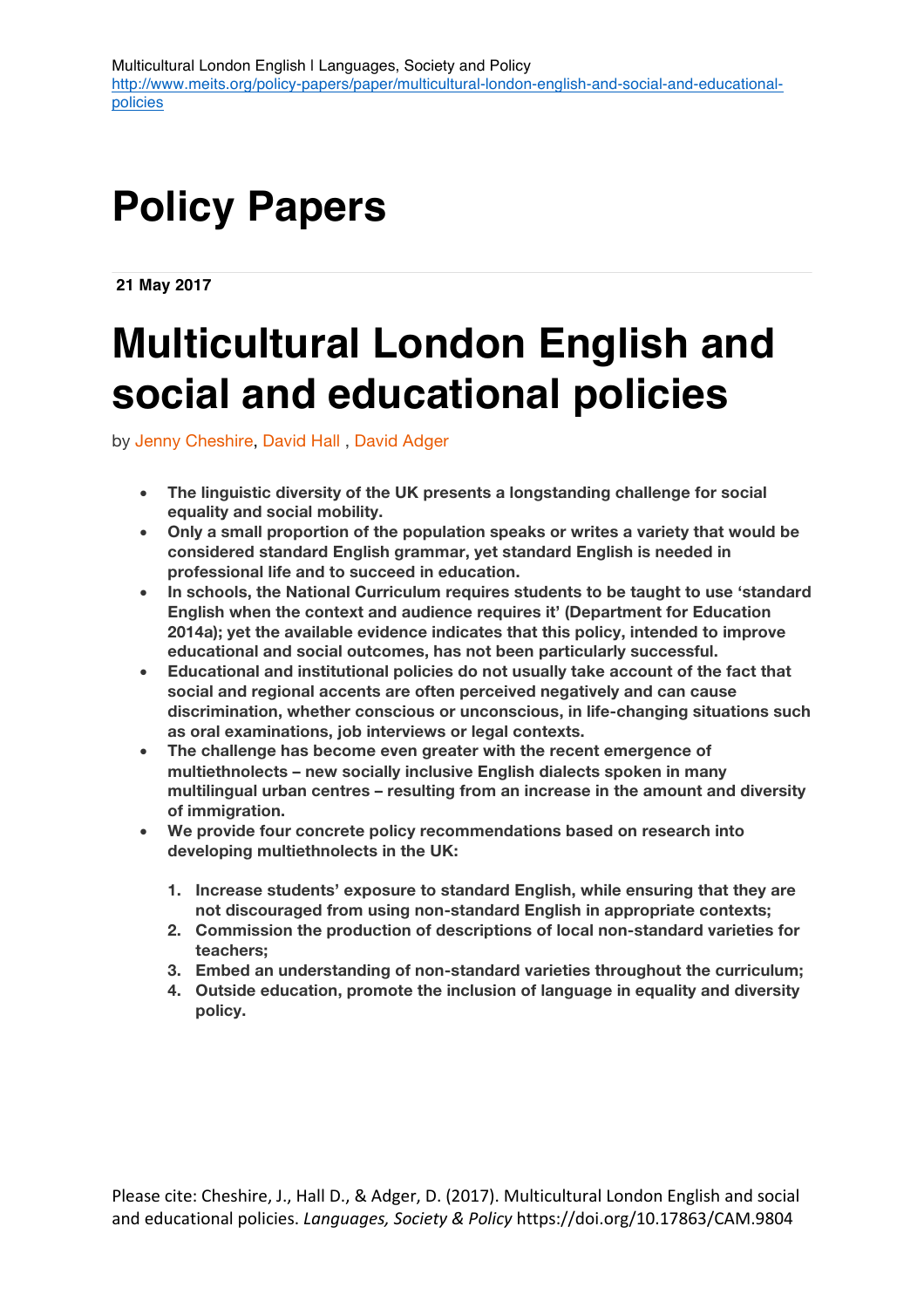# **The emergence of Multicultural London English (MLE)**

Two large-scale sociolinguistic projects carried out in London between 2004 and 2010 (Kerswill et al. 2004–2007, Kerswill et al. 2007–2010) analysed language use in Hackney, an area in the East End of London traditionally associated with the dense social networks of working class white Cockneys. Although there had been some immigrant arrivals to the area in the first half of the twentieth century (mainly Jewish people from different European countries and people from Ireland), in general Cockneys had rarely come into contact with speakers of other languages. However, during the postwar slum clearance and reconstruction of London many of the original inhabitants of the East End were transferred to new housing estates further east or to new towns in Essex (Fox 2015). This relocation left an ageing population in Hackney until, with the arrival of foreign immigrants, the population started to increase. The earliest immigrants to arrive were from the West Indies, but they were soon joined by immigrants from a very wide range of countries.

At first, immigrant groups were isolated from the indigenous community, which was not always welcoming. The children tended to keep the language of the home and the language of the school separate, and mainly did not acquire English until they attended school, where the English that they heard was the local London vernacular. Research carried out in London in the 1980s (Sebba 1993) found that Afro-Caribbean adolescents at that time were bidialectal, switching between Jamaican Creole and London English. 'Anglo' adolescents (children of the indigenous white working class Cockney families) sometimes used Creole words but they maintained the London Cockney English spoken at home.

By the late 1990s, when the adolescents who participated in the London research projects were growing up, the linguistic ecology of the area had changed. Hackney was becoming increasingly multilingual, and residential segregation was much less common. Today the area is multicultural, home to many different minority ethnic groups. In 2000, Baker and Eversley recorded 26 different languages spoken as a first language by schoolchildren in Hackney, a figure that underestimates the linguistic diversity of the area since it does not take account of the Creole languages spoken by immigrants from the Caribbean and from several African countries. The 2011 ONS (Office of National Statistics) survey recorded 88 different languages as spoken in Hackney. White British people now make up only about a third of the total population of the area (36.2% according to the 2011 ONS Census).

This linguistic diversity means that the local London vernacular is no longer the main English variety that children encounter at school. From a very young age, friendship groups are typically multiethnic: for example, the friendship groups in the Hackney projects, including for 5 year olds, included young people with parents from the Caribbean, several different African countries, Bangladesh, India, Morocco, China, Colombia, Portugal, Albania, Turkey and the Middle East, as well as from local Cockney families. The English spoken by children from such diverse backgrounds is very varied. The parents of some children are learning English and, although they may speak English at home, have various levels of proficiency and various kinds of language transfer from their first languages. Other children are from homes where English is spoken, often alongside other languages, but the English of the home may encompass different postcolonial varieties such as Indian English, Nigerian English or Ghanaian English, or a Creole-influenced variety. Children from homes where English is not spoken acquire English from a very young age from older siblings or from their peers at nursery school, but since 'Anglo' speakers of the indigenous London Cockney variety are in a minority, local models of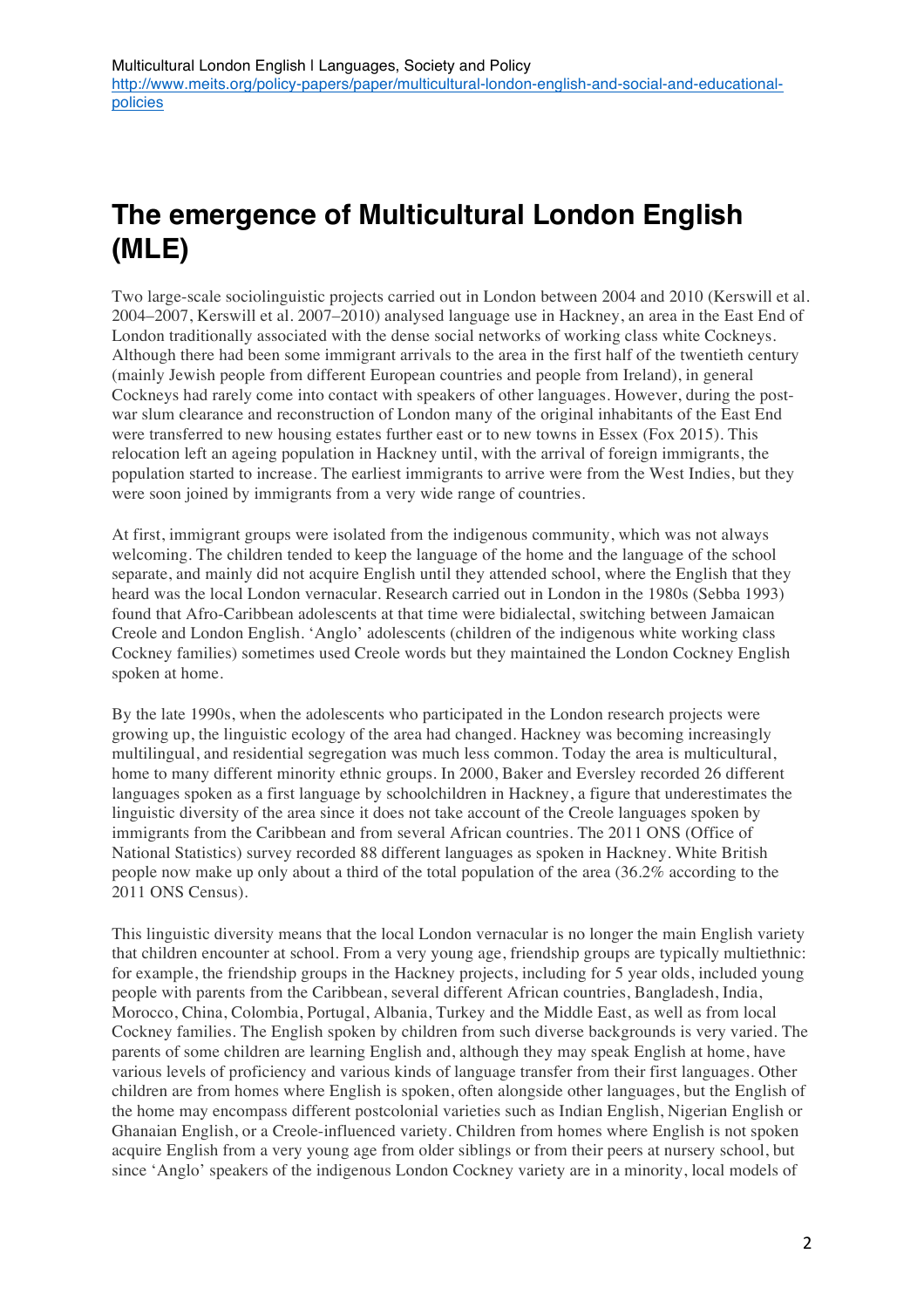http://www.meits.org/policy-papers/paper/multicultural-london-english-and-social-and-educationalpolicies

English are less available for them than for previous generations. Thus, the English that children hear from each other is very varied. This means that there is no single clear target variety of English for

children; instead, there is an extremely varied set of features of English, which can be likened to a 'feature pool' (Mufwene 2001) from which children select different combinations as they interact with each other. Of course, Anglo children are also exposed to the feature pool and the immense linguistic variation in their friendship groups. The English that emerges in this context is naturally very variable and norms are flexible: what is important above all is to communicate with each other.

As the children grow older, their English stabilizes. The result is Multicultural London English: a new variety of English that remains quite variable but that contains a core of innovative phonetic, grammatical and discourse features. Although our focus here is on London, similar developments are reported in other cities in the UK (Manchester, for example; see Drummond 2016, who introduces the term Multicultural Urban British English) as well as for other languages spoken in multilingual cities elsewhere in Europe and beyond.

# **Linguistic characteristics of MLE**

For linguists, the emergence of multiethnolects is an intriguing and exciting development. The rapid development of a set of innovative features means that we can observe language change at first hand rather than having to compare present day usage with documents from hundreds of years ago. It is relatively rare, for example, for new pronouns to emerge in a language and, when they do, it can take many years for them to become established. Pronouns are words referring to the speaker and the interlocutor (so, *I* or *you*) or to people or things previously mentioned (e.g. *he*, *she*, *it*, *they*). In MLE, *man* has recently emerged as a new pronoun, used for a range of rhetorical functions such as giving more communicative force to the expression of a personal opinion and having a range of specific grammatical functions. In (1), for example, the speaker explains that personality is more important than appearance when it comes to choosing a girlfriend: here the pronoun *man* takes on the same kind of grammatical function as the pronoun *I.*

(1) I don't care what my girl looks like it's her personality man's looking at

Another new grammatical form is *this is* +speaker. This is a quotative expression (a form such as *say* or *be like* that introduces direct reported speech) which is used at key dramatic points of narratives, as in

(2) this is my mum's boyfriend "put that in your pocket now".

Such innovations reveal the kinds of communicative strategies that drive language change. The two features just mentioned, for example, allow speakers to give pragmatic force to key aspects of their discourse.

Other innovations are not completely new forms but instead result from young people using existing features of English to accomplish important discourse functions. For instance, unlike many other languages, English does not have special particles that emphasize specific parts of an utterance and that therefore allow speakers to indicate what is especially important. Bengali, in contrast, uses the particles *je, to, naki* and *ki* to indicate that a phrase is the topic of a clause (what the clause is to 'be about'); and in Jamaican Creole the particle *a* emphasizes a following noun or adjective. Young speakers in London have filled this gap by using existing English forms in new ways. For example, research has shown that elsewhere in the UK the relative pronoun *who* is gradually being replaced by *that* (e.g. *she's the woman who/that bought my house*;. In MLE, however, *who* is not only alive and well but has acquired the function of indicating that the preceding noun is likely to be the main topic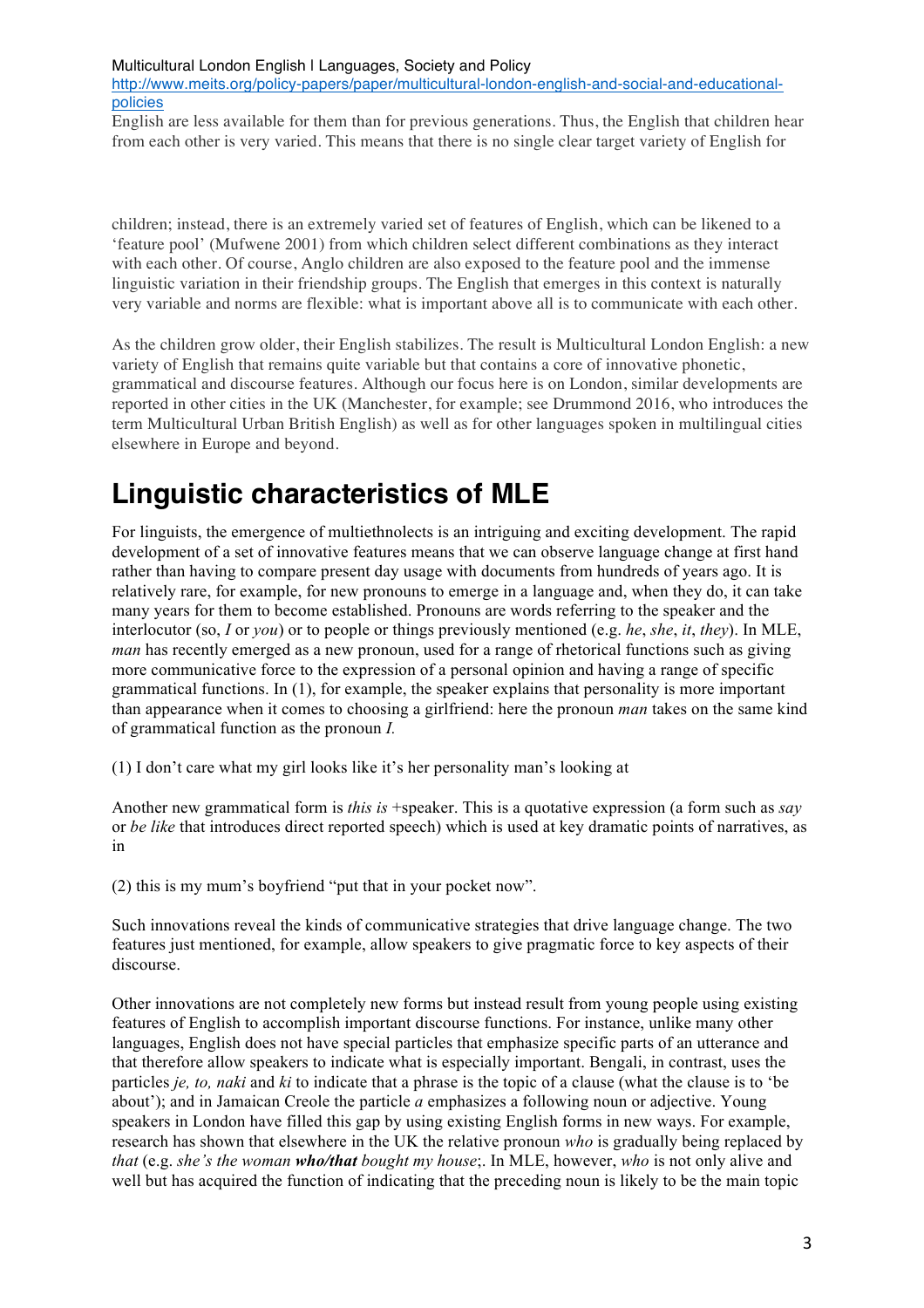Multicultural London English | Languages, Society and Policy http://www.meits.org/policy-papers/paper/multicultural-london-english-and-social-and-educationalpolicies

of conversation in the next few clauses. *Innit*, a very frequent new discourse marker in young people's spoken English

generally, has also acquired a special discourse function in MLE. Young people in Hackney use *innit* with the same frequency as young people in Havering, an outer London area with very little linguistic diversity (one of the areas, in fact, to which Cockney families were relocated postwar); but in Hackney it has a unique discourse function of indicating that the preceding noun refers to an important item that will be developed in what comes next (e.g. a speaker who utters *the girl innit* makes it clear that she intends to tell a story about something the girl in question did).

There are innovations in accent too. Phonetic innovations include the backing of /k/ before low back vowels to [q] and changes to the long vowel system, including a narrow diphthong or monophthong for the lexical set of FACE ([eɪ] or [e] in place of Cockney [æɪ]); this means that a word such as *face* sounds more like 'fes' than RP 'fays' or Cockney 'fayis'. Samples of MLE can be heard on http://linguistics.sllf.qmul.ac.uk/linguistics/english-language-teaching/ The region is traditionally hdropping, with a word like *head* pronounced without the intial /h/; young MLE speakers however, pronounce initial /h/ to an extent greater than in other South Eastern English varieties. There is a more syllable-timed (staccato) rhythm and while standard English has two forms, *a* and *an,* for indefinite articles, MLE tends to use only *a*: *a* is heard not only before consonants, as in *a banana*, but also before a following vowel, as in *a apple*. Innovations in vocabulary are mainly borrowings from Jamaican English, illustrating the well-known (in linguistics) Founder Principle, a term borrowed from population genetics (Mufwene 2001): the vocabulary of the linguistic founding population in an area continues to survive despite the arrival of later, different, immigrant groups. They include *blood* and *bredren* ('friend'), *cuss* ('defame'), *ends* ('estate' or 'neighbourhood'), *tief* ('steal') and *whagwan*  ('what's up').

## **Attitudes to MLE**

Kerswill (2014) describes responses to MLE in the media, where it has been referred to as 'Jafaican', a term that encapsulates lay perceptions that 'it sounds black'. Journalists are presumably influenced by the recognisably Jamaican English vocabulary, and perhaps also by the characteristic MLE vowels: the MLE pronunciation of words such as *face* and *goat* is similar to their pronunciation in the English of the Caribbean and in parts of West Africa. However, these pronunciations are also typical of the English of the Indian subcontinent and other postcolonial varieties, as well as that of many learner varieties of English. The same is true of the tendency to use *a* and unstressed *the* before nouns beginning with a vowel as well as before nouns beginning with a consonant. It is the frequency of forms such as these in the feature pool that results in the typical MLE pronunciations, and that the forms stem from a diverse set of linguistic sources rather than from any single language. Other innovations in MLE reflect universal tendencies in language generally (such as the marking of discourse prominence, mentioned above). Certainly the young people who participated in the MLE projects did not associate their way of speaking with 'talking black'; if pressed, they either said that their language was 'normal' or that they spoke 'slang', referring to the characteristic vocabulary. Like most speakers of English, they were generally unaware of the phonetic, grammatical and discoursepragmatic features of their grammar.

The sociolinguists' term 'multiethnolect', then, reflects the fact that MLE (and similar varieties elsewhere) is spoken by young people from all ethnic groups living in the multilingual inner city area, including the 'Anglos' from indigenous Cockney families. It should be welcomed as a socially inclusive new variety. It fully reflects the findings of a recent survey carried out by Hackney Local Authority, which reported that 89% of Hackney's residents find Hackney to be a place where people from different backgrounds get on well together and that Hackney's diversity and multiculturalism are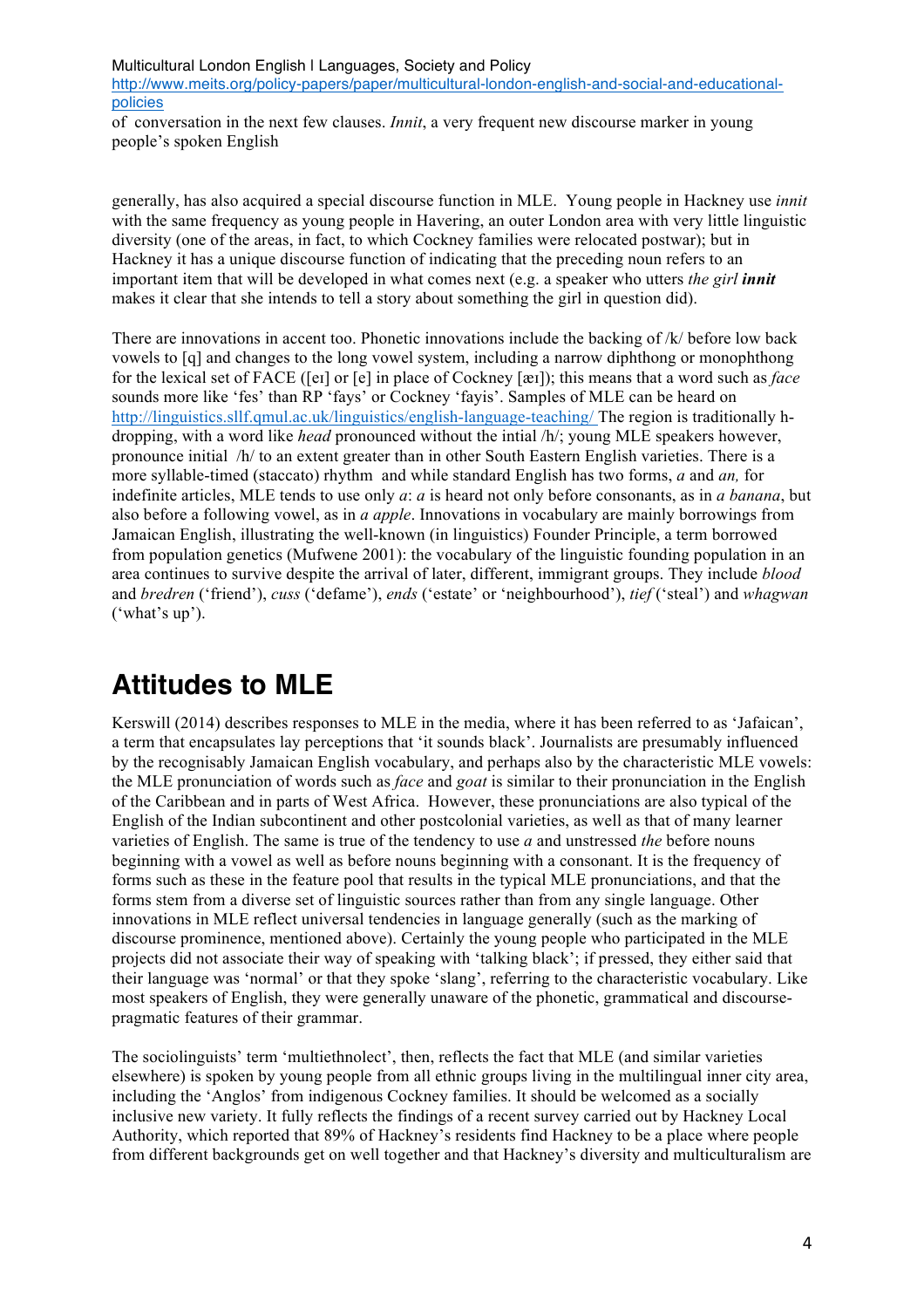Multicultural London English | Languages, Society and Policy http://www.meits.org/policy-papers/paper/multicultural-london-english-and-social-and-educationalpolicies

the main factors contributing to residents feeling proud of Hackney. The Local Authority (London Borough of Hackney Policy Team 2016: 14) explain that

In part this is a result of Hackney's long history of immigration and welcoming people into the borough which has resulted in local neighbourhoods that are very diverse where people have an opportunity to mix and meet people from different religious and ethnic backgrounds. Many people also have personal or family experience of migration and are welcoming to new arrivals.

Yet rather than rejoicing in the emergence of a socially inclusive way of speaking, a wide range of authority figures, particularly in education, among members of Parliament, and in some sections of the print and televisual media, have condemned it (see Kerswill 2014). Kerswill refers to comments made by David Starkey, a medieval historian and successful television history presenter, during a live discussion on BBC TV's *Newsnight*. Starkey made an explicit link between this type of language, violence and black culture, and stated that white people had bought into it, becoming 'black' in the process.

There is a longstanding divide in attitudes towards linguistic diversity between speakers of nonstandard dialects, linguists who have studied these dialects, and the media and influential authority figures. However, in the case of MLE the divide risks becoming racialized. If MLE, and multethnolects more generally, are stigmatized and poorly understood, there is also the risk of increasing still further the gap in the educational achievement of young speakers of non-standard dialects and young people who grow up speaking standard English at home, as well as increasing the possibilities of unwitting social discrimination on a wider scale.

## **Implications for educational practice and policy**

Some aspects of educational policy in England and Wales deal positively with linguistic diversity. The General Certificate of Education (GCE) Advanced level syllabus for English Language requires students to show how a wide range of linguistic terminology can be accurately applied to a range of contexts for language use, including historical, geographical, social and individual varieties of English, and aspects of language and identity (Department for Education 2014b: 2). The English Language A level has proved popular in schools in multicultural urban areas, where the focus on sociolinguistic variation and identity appeals to students from minority ethnic backgrounds, since their own linguistic experiences are relevant, valued and analysed during their studies. It positions speakers of non-standard varieties to acquire standard English more effectively through learning about the social diversity of English. Teachers report that although higher grades are just as hard to gain as in other subjects, its relevance to everyday life and the opportunity for students to analyse their own language uses allows less able and average students to achieve as well as the most gifted (Bleiman and Webster 2006: 28). It therefore provides opportunities for social mobility and for improving the skills base of UK society, with significant benefits for both individuals and society. Furthermore, the subject is 'boy-friendly': 6% of all male and 8% of all female A level entries are for English Language, compared to, for example, 14% male and 26% female entries for A level English Literature. Boys prefer GCE A level English Language to other language subjects, giving them the opportunity to catch up with girls in the acquisition of language skills. For a brief period between 2010 and 2014 the General Certificate of Secondary education (GCSE) English Language and English Literature curriculum also included the study of variation in spoken English and its relation to identity and cultural diversity.

School teachers of A level English Language tend to be well informed about the nature of linguistic diversity in general and about dialects, including multiethnolects, in particular, attending workshops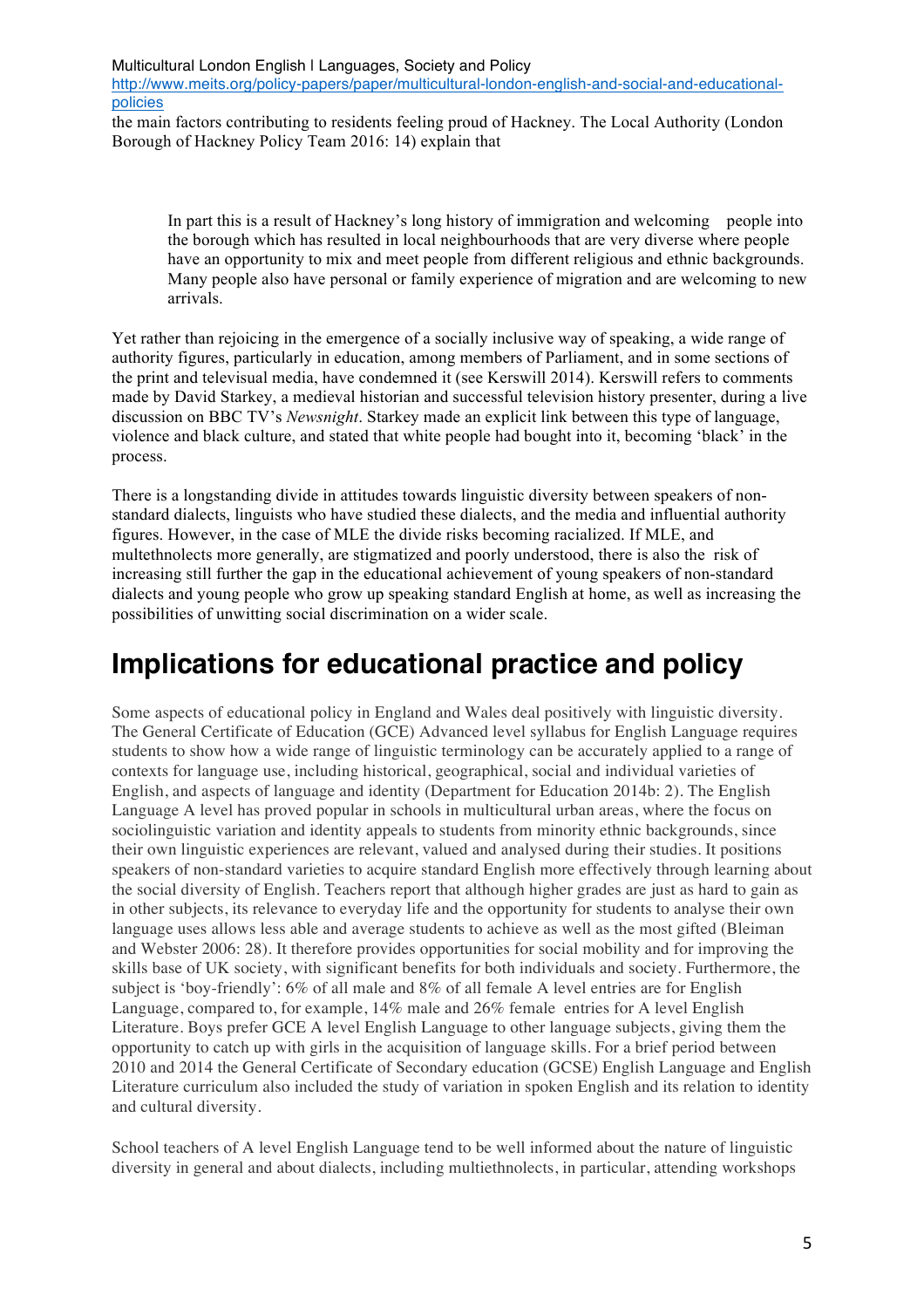#### Multicultural London English | Languages, Society and Policy

http://www.meits.org/policy-papers/paper/multicultural-london-english-and-social-and-educationalpolicies

on the topic and making good use in the classroom of resources developed by linguists (Cheshire and Fox 2016). Other educationists, however, have reacted negatively to the new ways of speaking. Kerswill (2014) discusses the 2008 ban by a secondary school in Manchester on the use of 'slang' anywhere on the school premises. The language that was objected to was contemporary British youth

slang, some of which was Jamaican in origin and typical of MLE. In London, the use of words associated with urban youth dialects was forbidden at the Harris Academy of Upper Norwood, as a way of preparing pupils for their future on the labour market and in mainstream British society.

It is understandable that head teachers and others are concerned about the social prospects of young speakers of a variety that is stigmatized. The aim of the National Curriculum guidance that students should be taught to use standard English 'when the context and audience requires it' presumably has the goal of social equality in mind. But a blanket ban goes against this guidance and is not the way to promote linguistic and social equality. People change their way of speaking only to the extent that they are motivated to do so; and it has long been known that negative motivations result in an increased use of non-standard linguistic forms from young people who in fact have the ability to change their way of speaking (see Cheshire 1982 for an early empirical study of pupils' unconscious use of standard and non-standard English forms at school). We do not yet know the extent to which speakers of MLE adjust their way of speaking in different situations, though research at Queen Mary University of London is currently investigating this. In Manchester young speakers of the local multiethnolect adapt their language use when taking part in mock job interviews (Rob Drummond, personal communication), and a great deal of research shows that speakers of nonstandard dialects shift towards standard English in situations where they see it as appropriate to do so, for example in role plays or when called on to speak with authority to the class. A realistic educational policy would aim to increase students' exposure to standard English and ensure that the exposure is a positive experience, and to ensure that students are given opportunities to adopt an authoritative footing in the classroom, while not discouraging them from using non-standard English in appropriate contexts.

Multiethnolects such as MLE have emerged in city areas with limited financial resources. In 2010 Hackney ranked second in the country on the Index of Multiple Deprivation. The situation has improved with the post-Olympic focus on the East End as an area of growth and development; nevertheless, the figures from the End Child Poverty Campaign show Hackney as having the second highest rate in the country for child poverty in 2015 (London Borough of Hackney Policy Team 2016: 19). A background of high deprivation combined with negatively assessed language creates difficulties in expanding social and employment networks, but attempting to impose standard English will not help. Rather, students need to be taught about language variation and about using language appropriately, and this means understanding their own language, as well as standard English. We would recommend a policy that embeds an understanding of non-standard varieties throughout the school curriculum, from primary school onwards.

It follows that there is a need for a clearer dialogue between linguists and schools, so that schools are well informed about the properties of local linguistic varieties, and their relation to standard English. A concrete policy suggestion is to commission the production of descriptions of urban multiethnolects, explaining why they are consistent linguistic systems, how they differ from standard English, and how issues of style and register impact on the use of the different varieties, along with guidance for teachers in the local area. This would facilitate understanding between teachers and students and might allow teachers on occasion to sensitively guide students in 'code-switching' between non-standard and standard forms. Students themselves, as they grow older, can be engaged in this descriptive linguistic work, which has social, educational and linguistic benefits. Of course, it is not only descriptions of multiethnolects that would be useful: ideally, descriptions of the local dialect would be available for all school teachers in all areas of the country.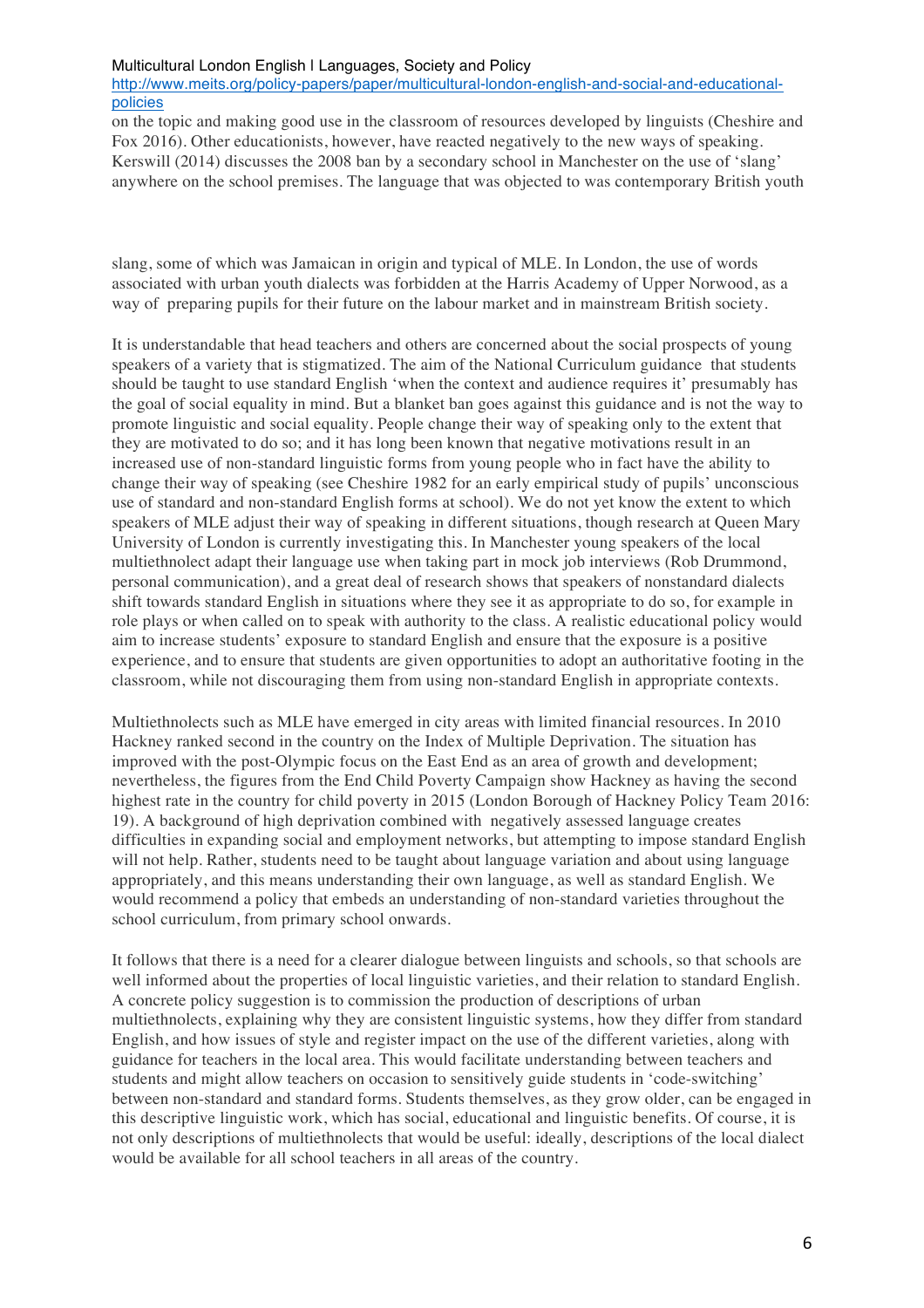#### Multicultural London English | Languages, Society and Policy

http://www.meits.org/policy-papers/paper/multicultural-london-english-and-social-and-educationalpolicies

A further policy suggestion is to commission research that compares the linguistic situation in the UK with that in comparator countries around the world. We agree with Snell and Andrews' view (2016) that there is much to learn from common problems that are faced globally. The more the world moves to three or four world languages (English, Mandarin Chinese, Spanish and possibly Arabic), the more the relationship between local dialect, national languages and world languages will become critical to

personal and social/economic advancement. We further recommend commissioning research to evaluate the effectiveness of the many initiatives designed to promote use of the standard variety in different European countries (Cheshire et al. 1989), few of which yet to be formally assessed.

Outside education, institutions working towards policies that promote social equality and diversity should be encouraged to include language. Awareness of linguistic diversity and avoidance of unconscious discrimation on the basis of language is as important for social equality as awareness of the potential effects of gender, race, disability, religion or sexual orientation.

#### **Acknowledgments**

The research leading to these results has received funding from the European Union's Seventh Framework Programme for research, technological development and demonstration under grant agreement no 613465, and from the UK Economic and Social Research Council (projects RES 000 23 0680, RES 062 23 0814 and RES - 189-25-0181).

### **Resources**

A databank containing recordings of MLE speakers, together with transcripts of the recordings, are at http://linguistics.sllf.qmul.ac.uk/linguistics/english-language-teaching/

A general overview of the MLE research is in Cheshire, Jenny, Paul Kerswill, Susan Fox and Eivind Torgersen, 2011, 'Language contact and language change in the multicultural metropolis', *RevueFrançaise de Linguistique Appliquée* 18: 63-76; available at http://jennycheshire.com/publications

Short (500 word) summaries of different aspects of the MLE research are at:

http://linguistics-research-digest.blogspot.co.uk/2011/11/multicultural-london-english-part-1.html http://linguistics-research-digest.blogspot.co.uk/2011/12/multicultural-london-english-part-2.html http://linguistics-research-digest.blogspot.co.uk/2011/12/multicultural-london-english-part-3.html http://linguistics-research-digest.blogspot.co.uk/2011/12/multicultural-london-english-part-4.html http://linguistics-research-digest.blogspot.co.uk/2014/03/its-her-personality-mans-looking-at.html

## **Further reading**

Baker, Philip and John Eversley. 2000. *Multilingual Capital* (London: Battlebridge Publications)

Bleiman, Barbara and Lucy Webster. 2006. *English at A level: A guide for Lecturers in Higher Education. A Report to the Higher Education Academy English Subject Centre* (London: English and Media Centre Report Series no. 12)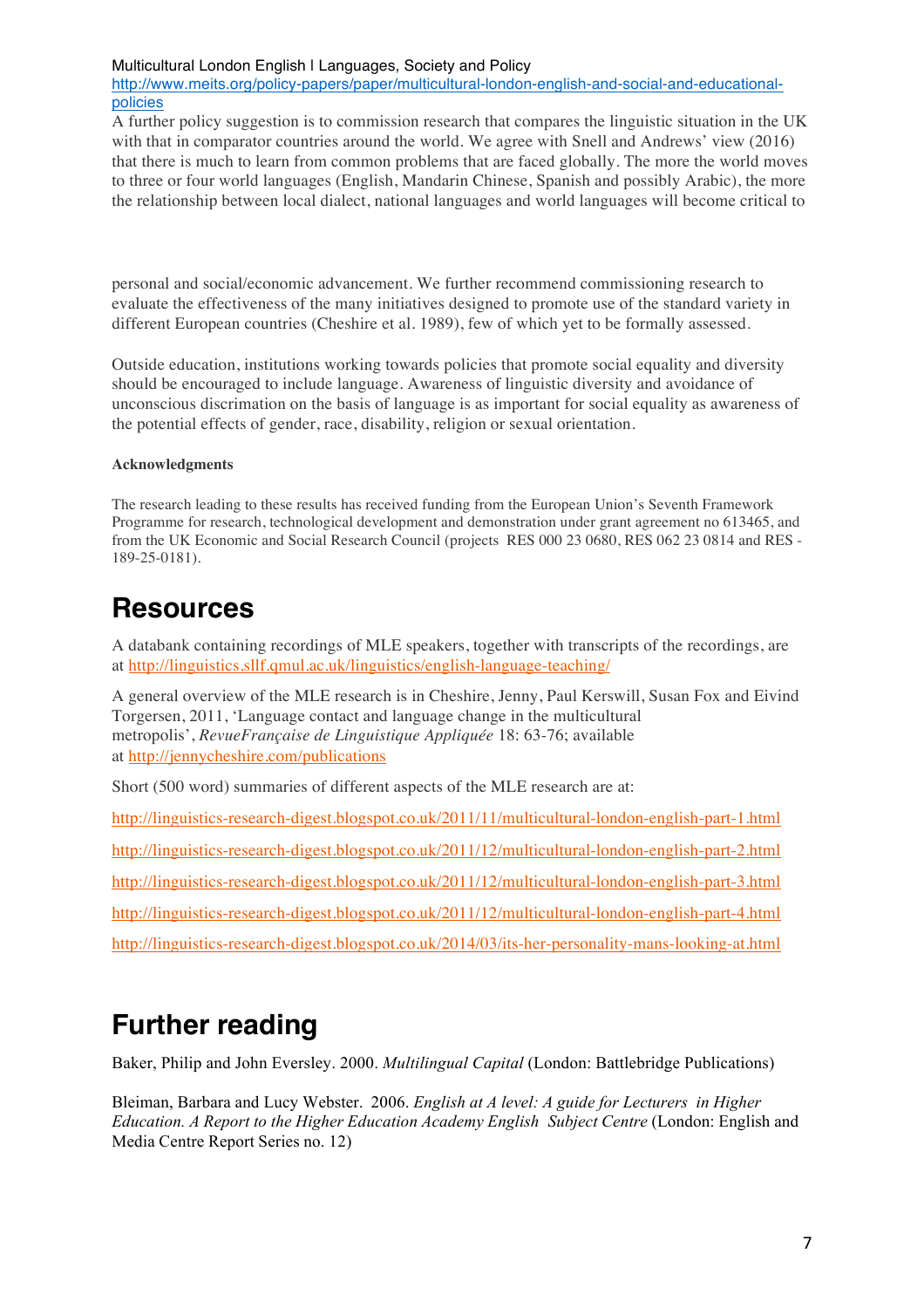Multicultural London English | Languages, Society and Policy

http://www.meits.org/policy-papers/paper/multicultural-london-english-and-social-and-educationalpolicies

Cheshire, Jenny. 1982. 'Dialect features and linguistic conflict in schools', *Educational Review,* 34.1: 53-67

Cheshire, Jenny, Viv Edwards, Henk Münstermann and Bert Weltens (eds.). 1989. *Dialect and Education: Some European Perspectives* (Clevedon: Multilingual Matters).

Cheshire, Jenny and Susan Fox. 2016. 'From sociolinguistic research to English Language Teaching', in *Creating and digitizing language corpora. Vol. 3. Databases for public engagement,* ed. by Karen P. Corrigan & Adam Mearns (Basingstoke: Palgrave Macmillan), pp. 265-290. Available on www.jennycheshire.com/publications

Department for Education 2014a *Statutory Guidance. National Curriculum in England: English Programmes of Study*, <https://www.gov.uk/government/publications/national-curriculum-inengland-english-programmes-of-study/national-curriculum-in-england-english-programmes-of-study> [accessed 21 February 2017]

Department for Education. 2014b. *GCE AS and A level subject content for English language*. London: Department for Education, DFE-00362-2014,

<https://www.gov.uk/government/uploads/system/uploads/attachment\_data/file/302109/A\_level\_Engl ish language subject content.pdf> [accessed 9 June 2015]

Drummond, Rob. 2016. '(Mis)interpreting urban youth language: white kids sounding black?', *Journal of Youth Studies*, 20. 5: 640-660

Fox, Susan. 2015. *The New Cockney* (Basingstoke: Palgrave Macmillan)

Kerswill, Paul. 2014. 'The objectification of 'Jafaican': the discoursal embedding of Multicultural London English in the British media', in *The Media and Sociolinguistic Change,* ed. by Jannis Androutsopoulos (Berlin: De Gruyter), pp. 428-455

Kerswill, Paul, Jenny Cheshire, Susan Fox and Eivind Torgersen. 2004-2007. *Linguistic Innovators: The English of Adolescents in London* (UK Economic and Social Research Council project RES 000 23 0680)

Kerswill, Paul, Jenny Cheshire, Susan Fox and Eivind Torgersen. 2007-2010. *Multicultural London English* (UK Economic and Social Research Council project RES 062 23 0814)

London Borough of Hackney Policy Team. 2016. *A profile of Hackney, its people and place*, <https://www.hackney.gov.uk/Assets/Documents/Hackney-Profile.pdf> [accessed 19 February 2017]

Mufwene, Salikoko. 2001. *The Ecology of Language Evolution* (Cambridge: Cambridge University Press)

Sebba, Mark. 1993. *London Jamaican* (London: Longman)

Snell, Julia and Richard Andrews. 2016. 'To what extent does a regional dialect and accent impact on the development of reading and writing skills?'*Cambridge Journal of Education* <http://dx.doi.org/10.1080/0305764X.2016.1159660>

### **About the authors**